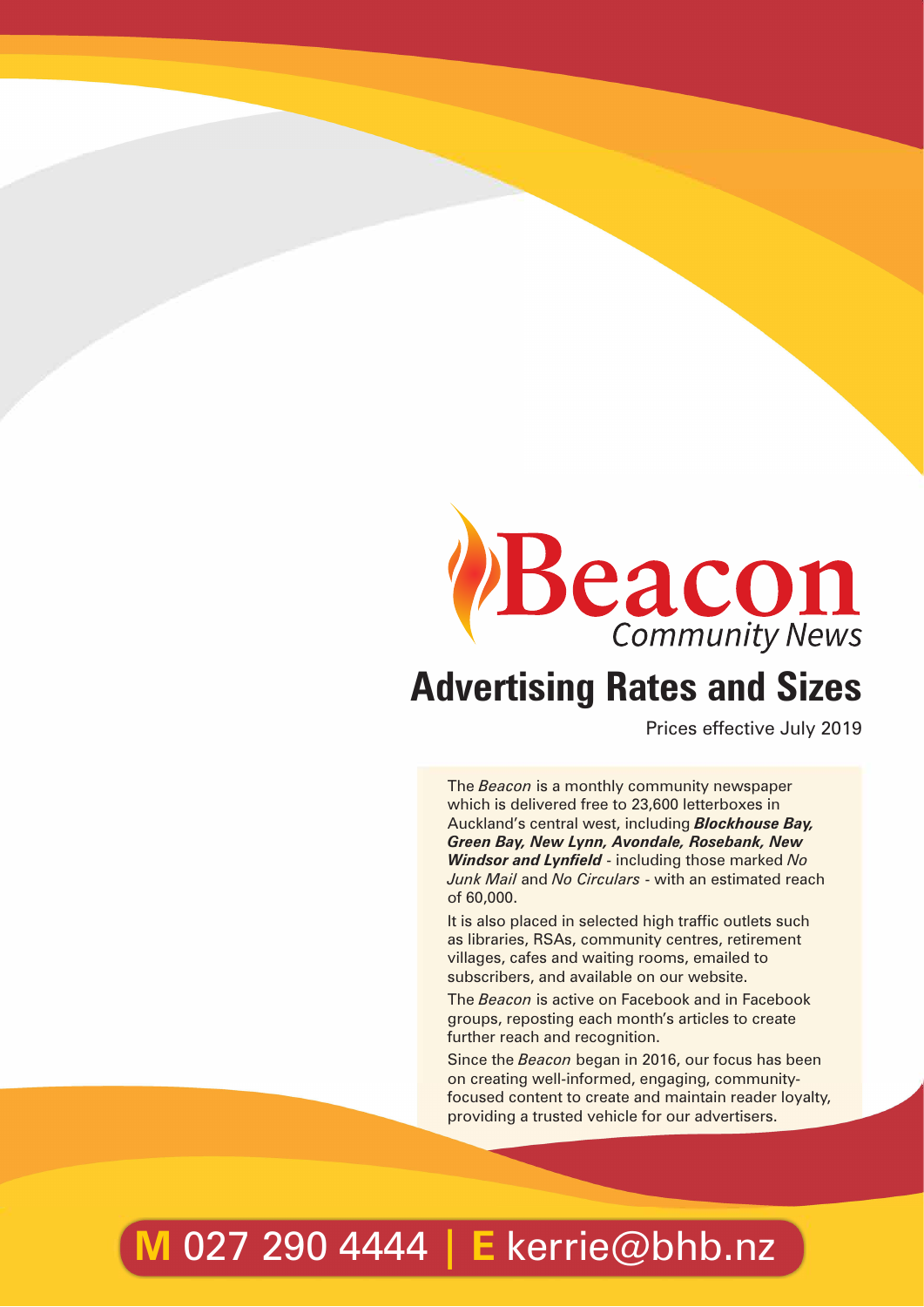|                                                                                                                                                                                                                                                                                                                                                                                                                                                                                                                                 |                                                                                                                                          |                             | <b>DOUBLE PAGE SPREAD</b>                                              |                                                     |                                             |                                                           |
|---------------------------------------------------------------------------------------------------------------------------------------------------------------------------------------------------------------------------------------------------------------------------------------------------------------------------------------------------------------------------------------------------------------------------------------------------------------------------------------------------------------------------------|------------------------------------------------------------------------------------------------------------------------------------------|-----------------------------|------------------------------------------------------------------------|-----------------------------------------------------|---------------------------------------------|-----------------------------------------------------------|
| Beacon                                                                                                                                                                                                                                                                                                                                                                                                                                                                                                                          |                                                                                                                                          | 375x80mm                    | <b>Standard</b><br>6 issues<br>$11 +$ issues<br>Includes center margin | \$2700<br>\$2565<br>\$2380                          |                                             |                                                           |
| <b>Community News</b>                                                                                                                                                                                                                                                                                                                                                                                                                                                                                                           |                                                                                                                                          |                             |                                                                        |                                                     |                                             |                                                           |
| <b>Advertising Rates and Sizes</b><br>Prices effective July 2019                                                                                                                                                                                                                                                                                                                                                                                                                                                                |                                                                                                                                          | <b>Standard</b><br>6 issues | <b>FULL PAGE</b><br>\$1450<br>\$1325<br>11+ issues \$1250              | Standard<br>6 issues<br>$11 +$ issues               | <b>HALF PAGE</b><br>\$830<br>\$780<br>\$730 |                                                           |
| • Prices are per insertion and<br>GST exclusive.<br>• Ads must be professionally                                                                                                                                                                                                                                                                                                                                                                                                                                                |                                                                                                                                          | 180x250mm                   |                                                                        | 180x125mm                                           |                                             |                                                           |
| designed.<br>· Sizes below are width x height<br>in millimeters (mm)<br>• Please supply finished artwork<br>at exact ad space dimensions.<br>Save as CMYK, PDF, TIFF or<br>JPEG at 300dpi.<br>· Microsoft, Powerpoint or<br>similar files will not be<br>accepted.<br>• All bookings are subject to<br>conditions as per Beacon<br>advertising contract.<br>• Front page plus 30%<br>Back page plus 15%<br><b>Enquiries</b><br><b>Kerrie Subritzky</b><br>Editor/Advertising<br><b>Beacon Community News</b><br>Ph 027 290 4444 | <b>THIRD PAGE</b><br>Standard<br>6 issues<br>$11 +$ issues                                                                               | \$610<br>\$590<br>\$550     | Tower<br>57x250mm                                                      |                                                     | Standard<br>6 issues<br>$11 +$ issues       | <b>QUARTER PAGE</b><br>\$460<br>\$440<br>\$415            |
|                                                                                                                                                                                                                                                                                                                                                                                                                                                                                                                                 | <b>Banner</b><br>108x80mm                                                                                                                |                             | <b>Square</b><br>118x125mm                                             |                                                     | <b>Banner ONLY</b><br>180x60mm              |                                                           |
|                                                                                                                                                                                                                                                                                                                                                                                                                                                                                                                                 | <b>SIXTH PAGE</b><br>Standard<br>6 issues<br>$11 +$ issues<br>Portrait<br>57x125mm<br>Landscape<br>118x60mm<br><b>Banner</b><br>180x40mm | \$350<br>\$330<br>\$310     | <b>NINTH PAGE</b><br><b>Standard</b><br>6 issues<br>$11 +$ issues      | \$265<br>\$250<br>\$230<br>Portrait only<br>57x80mm | Standard<br>6 issues<br>$11 +$ issues       | <b>TWELFTH PAGE</b><br>\$190<br>\$175<br>\$160<br>57x60mm |
| <b>Business packages and</b><br>dvertorials available.<br><b>Talk to Kerrie for more info.</b>                                                                                                                                                                                                                                                                                                                                                                                                                                  | <b>CLASSIFIED</b><br>15 words<br>subsequent<br>words                                                                                     | \$20<br>.50c                | <b>CLASSIFIED</b><br>Standard<br>6 issues<br>$11 +$ issues             | <b>DISPLAY</b><br>\$140<br>\$115<br>\$90            |                                             |                                                           |
|                                                                                                                                                                                                                                                                                                                                                                                                                                                                                                                                 |                                                                                                                                          |                             |                                                                        | 57x30mm                                             |                                             |                                                           |

## **M** 027 290 4444 **| E** kerrie@bhb.nz

- Ads must be professionally designed.
- Sizes below are width x height in millimeters (mm)
- Please supply finished artwo at exact ad space dimensions. Save as CMYK, PDF, TIFF or JPEG at 300dpi.
- Microsoft, Powerpoint or similar files will not be accepted.
- All bookings are subject to conditions as per Beacon advertising contract.
- **• Front page plus 30% Back page plus 15%**



### **Enquiries Kerrie Subritzky**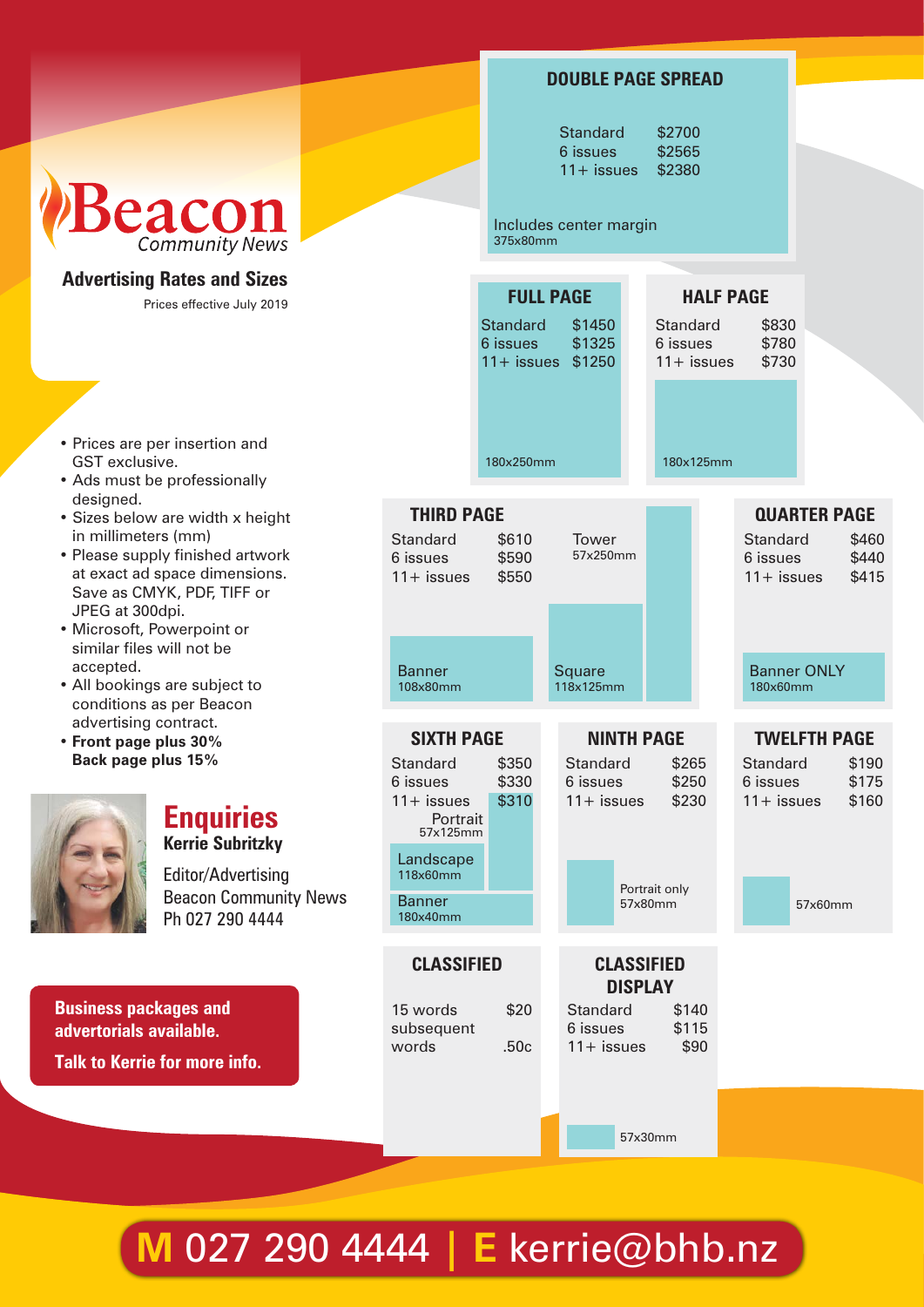